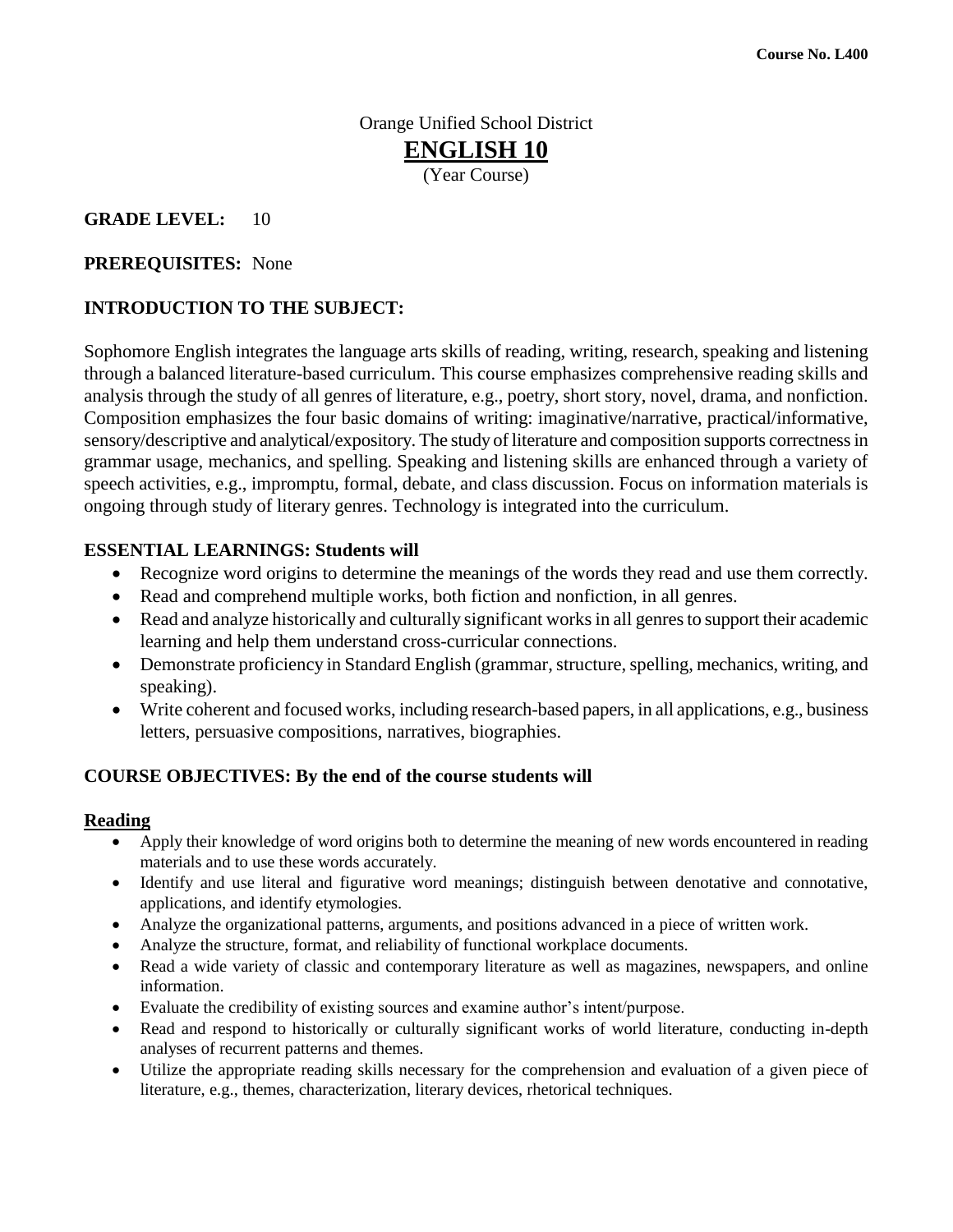### **Writing**

- Write coherent, focused texts that convey well-defined perspectives and tightly-reasoned arguments.
- Synthesize information from multiple print and online sources and identify complexities, discrepancies, and different perspectives.
- Use precise language, action verbs, sensory details, appropriate modifiers, and the active voice.
- Combine the rhetorical strategies of narration, exposition, persuasion, and description to compose texts.
- Apply the writing process (prewriting, precomposing, drafting sharing, revising, editing, and evaluation/publication) in the development of cogent, clear, and concise prose connected to the literary work studied and within the four domains of writing.
- Write conventional business letters.

#### **Written and Oral English Language Conventions**

- Apply the conventions of writing (grammar, usage, mechanics, spelling) to all written work, e.g., quotation marks, ellipses, tense, parallel structure, agreement, apostrophes.
- Speak with a command of Standard English conventions.
- Demonstrate a command of Standard English conventions through oral reading.

#### **Listening and Speaking**

- Deliver focused, coherent presentations that convey clear and distinct perspectives and valid reasoning.
- Express themselves effectively in both group and individual speech and discussion.

#### **Assessment**

- Complete a portfolio collection folder according to state standards.
- Practice rubric-based self-assessment.

#### **FIRST SEMESTER**

#### **ASSESSMENT BLUEPRINT:**

| <b>Semester</b> | <b>Standard</b> |                                                                 | # of Questions |
|-----------------|-----------------|-----------------------------------------------------------------|----------------|
|                 | RW.1.1          | Literal and figurative meanings                                 | 3              |
|                 | RW.1.2          | Denotative and connotative meanings                             | 3              |
|                 | RC.2.1          | Structure/format of workplace documents                         | 3              |
|                 | RC.2.4          | Synthesize content                                              |                |
|                 | RC.2.5          | Extend ideas                                                    |                |
|                 | RC.2.8          | Expository critique                                             | 5              |
|                 | RL.3.1          | Relationship between expressed purposes and dramatic literature |                |
|                 | RL.3.3          | Analyze interactions—main and subordinate characters            | 3              |
|                 | RL.3.4          | Determine characters' traits                                    | $\overline{2}$ |
|                 | RL.3.5          | Compare works expressing universal theme                        |                |
|                 | RL.3.6          | Analyze/trace author's development of time and sequence         |                |
|                 | RL.3.7          | Figurative language, imagery, allegory, symbolism               | $\overline{2}$ |
|                 | RL.3.8          | Ambiguities, subtleties, contractions, ironies, incongruities   |                |
|                 | RL.3.9          | Voice, persona, choice of narrator                              |                |
|                 | RL.3.10         | Dialogue, scene designs, soliloquies, asides, foils             |                |
|                 | RL.3.11         | Evaluate aesthetic qualities of style                           |                |
|                 | WC.1.1          | Clauses, phrases, mechanics of punctuation                      |                |
|                 | WC.1.3          | English usage; grammar; paragraph/sentence structure            | $\overline{2}$ |
|                 | WS.1.1          | Coherent thesis                                                 |                |
|                 | WS.1.4          | Supportive evidence                                             |                |
|                 | WS.1.9          | Revision                                                        | 3              |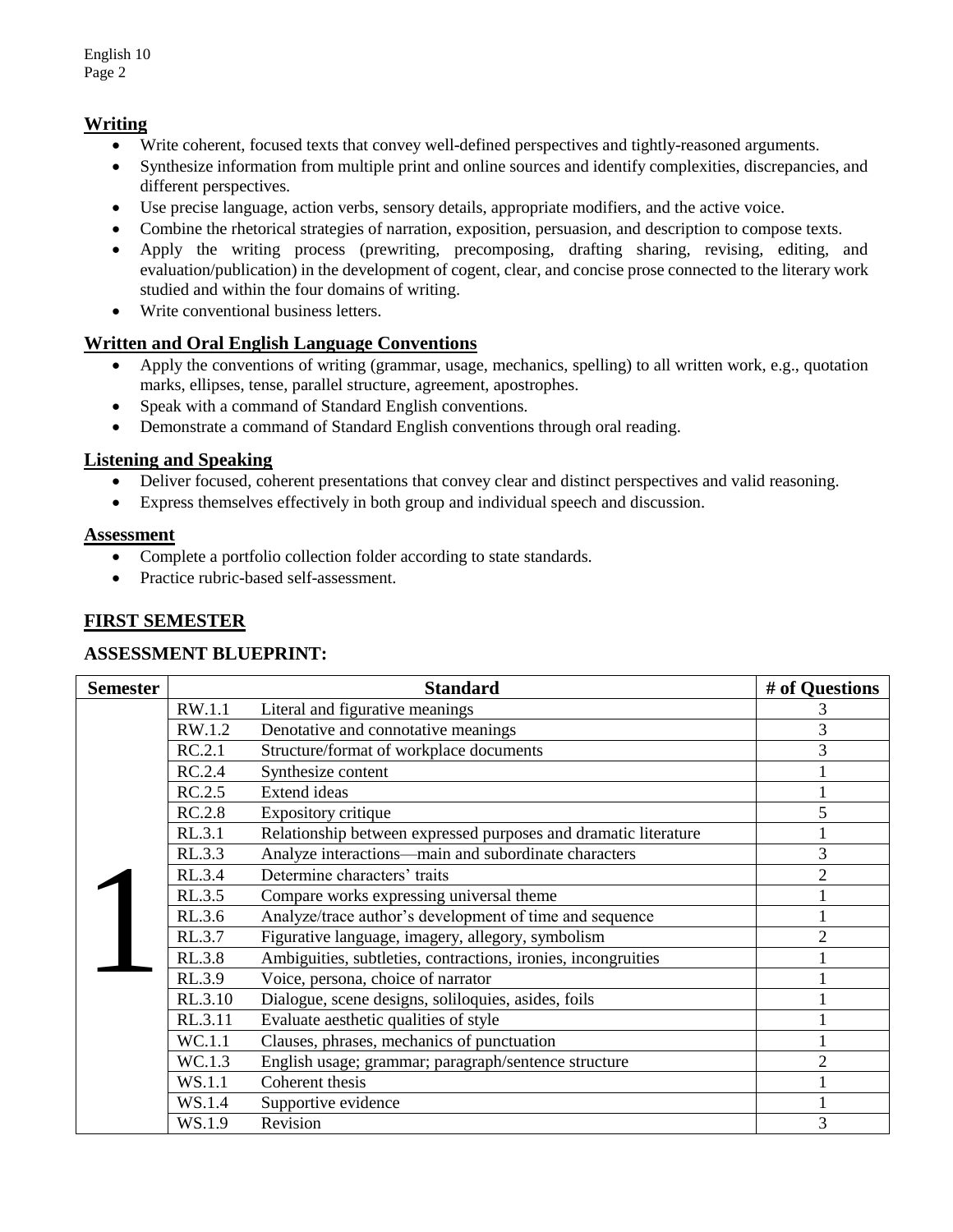## **FIRST OR SECOND SEMESTER GENRES TO BE DETERMINED AT SITE**

I. Novels and Nonfiction Books 8 weeks

Choose any two:

| My Antonia, Willa Cather           |
|------------------------------------|
| Native Son, Richard Wright         |
| *Of Mice and Men, John Steinbeck   |
| <i>*The Pearl</i> , John Steinbeck |
| A Separate Peace, John Knowles     |
| To Kill a Mockingbird, Harper Lee  |
| Into Thin Air, John Krakauer       |
|                                    |
|                                    |

\*Site based: articulate with  $9<sup>th</sup>$  grade teachers; do not repeat in  $10<sup>th</sup>$  grade.

|                | <b>Standard</b><br><b>Topic</b> |                                                                        |               |  |  |  |
|----------------|---------------------------------|------------------------------------------------------------------------|---------------|--|--|--|
| A <sub>1</sub> |                                 | Structural elements                                                    |               |  |  |  |
|                | 1.                              | Plot                                                                   |               |  |  |  |
|                |                                 | Summarizing the plot line<br>a.                                        | RL.3.6        |  |  |  |
|                |                                 | b. Identifying internal/external conflicts                             | RL.3.3        |  |  |  |
|                |                                 | c. Recognizing exposition/introduction; rising action; climax, falling |               |  |  |  |
|                |                                 | action/denouement; resolution                                          |               |  |  |  |
|                | 2.                              | Characterization                                                       |               |  |  |  |
|                |                                 | a. Recognizing methods of development                                  | RL.3.3        |  |  |  |
|                |                                 |                                                                        | RL.3.4        |  |  |  |
|                |                                 | b. Comparing/contrasting characters                                    | RL.3.9        |  |  |  |
|                |                                 |                                                                        | RL.3.10       |  |  |  |
|                | 3.                              | Setting                                                                |               |  |  |  |
|                |                                 | a. Analyzing and evaluating its effect on the characters and plot      | RL.3.10       |  |  |  |
|                |                                 |                                                                        | RL.3.12       |  |  |  |
|                | 4.                              | Mood                                                                   |               |  |  |  |
|                |                                 | a. Discussing the emotional tone and any changes that occur            | <b>RL.3.8</b> |  |  |  |
|                |                                 |                                                                        | RL.3.11       |  |  |  |
|                | 5 <sub>1</sub>                  | Theme                                                                  |               |  |  |  |
|                |                                 | Explaining the underlying meaning                                      | RL.3.11       |  |  |  |
|                |                                 | b. Relating the theme to outside situations                            | RL.3.12       |  |  |  |
|                |                                 | Comparing/contrasting the theme to other literary works                | RL.3.5        |  |  |  |
|                | 6.                              | Point of View                                                          |               |  |  |  |
|                |                                 | Identifying the point of view<br>a.                                    | RL.3.4        |  |  |  |
|                |                                 | b. Evaluating its effect on the novel                                  | RL.3.8        |  |  |  |
|                |                                 |                                                                        | RL.3.9        |  |  |  |
|                | 7.                              | <b>Stylistic Devices</b>                                               |               |  |  |  |
|                |                                 | Structure<br>a.                                                        | RL.3.6        |  |  |  |
|                |                                 | b. Literary devices (imagery, allegory, symbolism)                     | RL.3.7        |  |  |  |
|                |                                 | Historical/social context<br>$\mathbf{c}$ .                            | RL.3.5        |  |  |  |
|                |                                 |                                                                        | RL.3.12       |  |  |  |
|                |                                 | d. Author background                                                   | RL.3.12       |  |  |  |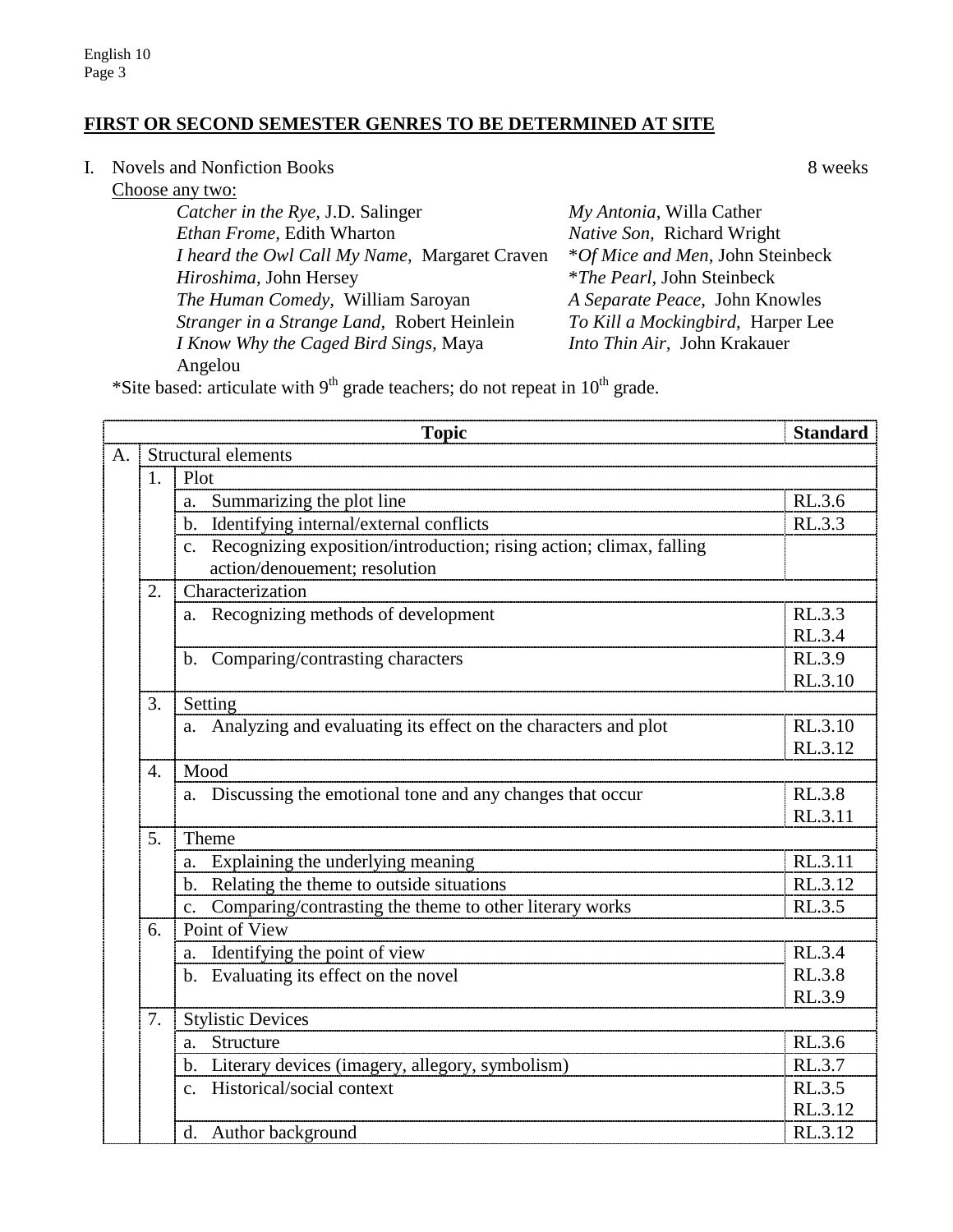|    | e. Literary terms and vocabulary                                        |        |
|----|-------------------------------------------------------------------------|--------|
|    | 1) Sound devices, e.g., repetition, assonance, consonance               |        |
|    | 2) Rhetorical devices, e.g., paradox, hyperbole, parallelism            | RL3.7  |
|    | 3) Literary devices, e.g., allusion, symbols, extended metaphor         |        |
| Β. | Writing applications                                                    | WS 1.1 |
|    |                                                                         | WS 1.2 |
|    |                                                                         | WS 19  |
|    | Integrated grammar, usage, mechanics, and spelling related instruction. | WC 1.1 |
|    |                                                                         | WC 1.2 |
|    |                                                                         | WC 13  |
|    |                                                                         | WC 1.4 |
|    |                                                                         | WC 14  |

#### II. Drama 8 weeks

Choose two; one must be Shakespeare *Julius Caesar,* Shakespeare *Antigone,* Sophocles (in Prentice Hall) *Much Ado About Nothing,* Shakespeare *Twelve Angry Men,* Reginald Rose *Othello,* Shakespeare *Taming of the Shrew,* Shakespeare

|    | <b>Topic</b><br><b>Standard</b>   |                                                                                          |                  |  |  |  |
|----|-----------------------------------|------------------------------------------------------------------------------------------|------------------|--|--|--|
| A. |                                   | <b>Dramatic Structure</b>                                                                |                  |  |  |  |
|    | 1.                                | Plot                                                                                     |                  |  |  |  |
|    | Summarizing the sequential action |                                                                                          |                  |  |  |  |
|    |                                   | b. Identifying internal/external conflicts                                               | RL.3.3           |  |  |  |
|    |                                   | c. Analyzing the structure of the play                                                   | RL.3.1           |  |  |  |
|    | 2.                                | Characterization                                                                         |                  |  |  |  |
|    |                                   | a. Identifying and describing characters in the play both physically and<br>behaviorally |                  |  |  |  |
|    |                                   | b. Explaining the motivation behind a character's action                                 |                  |  |  |  |
|    |                                   | Identifying the play's protagonist and antagonist<br>$\mathbf{c}$ .                      | RL.3.3<br>RL.3.4 |  |  |  |
|    |                                   | Comparing/contrasting characters<br>d.                                                   | RL.3.9           |  |  |  |
|    |                                   | 1) Foil                                                                                  | RL.3.10          |  |  |  |
|    |                                   | 2) Protagonist/Antagonist                                                                |                  |  |  |  |
|    |                                   | 3) Round/Dynamic                                                                         |                  |  |  |  |
|    |                                   | 4) Flat/Static                                                                           |                  |  |  |  |
|    |                                   | e. Relating the behavior of the characters to known individuals                          | RL.3.3           |  |  |  |
|    |                                   |                                                                                          | RL.3.4           |  |  |  |
|    |                                   |                                                                                          | RL.3.10          |  |  |  |
|    |                                   |                                                                                          | RL.3.12          |  |  |  |
|    |                                   | f.<br>Identifying dramatic monologue                                                     | RL.3.1           |  |  |  |
|    | 3.                                | Setting                                                                                  |                  |  |  |  |
|    |                                   | a. Identifying the time and place                                                        | RL.3.6           |  |  |  |
|    |                                   |                                                                                          | RL.3.10          |  |  |  |
|    |                                   | b. Stating the time frame in which the play takes place                                  | RL.3.12          |  |  |  |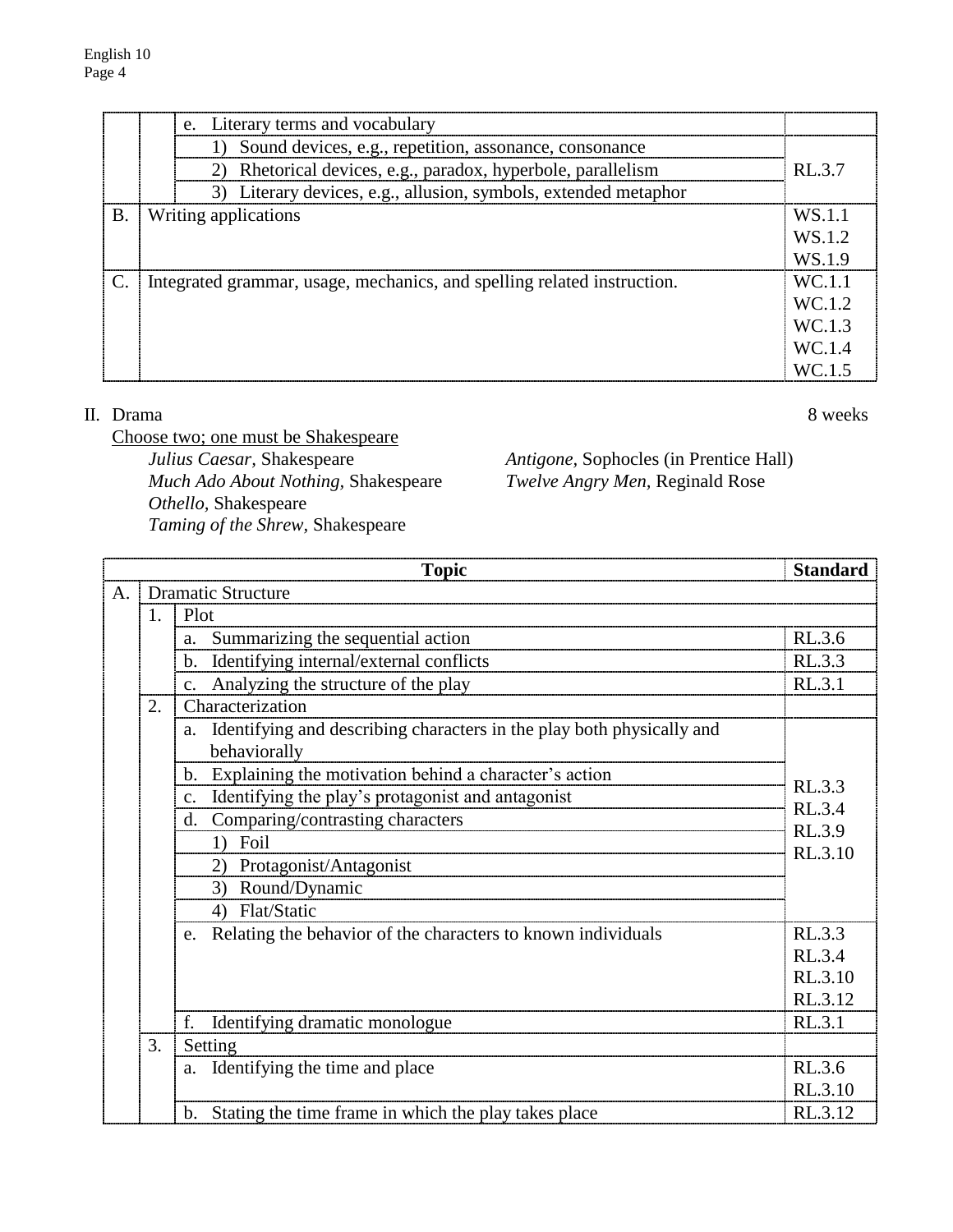|           |    | <b>Topic</b>                                                                    | <b>Standard</b>  |  |
|-----------|----|---------------------------------------------------------------------------------|------------------|--|
|           | 4. | Mood                                                                            |                  |  |
|           |    | Discussing the emotional tone and how characters, dialogue and events<br>a.     | RL.3.3           |  |
|           |    | alter that tone.                                                                | RL.3.4           |  |
|           |    |                                                                                 | RL.3.8           |  |
|           |    |                                                                                 | RL.3.10          |  |
|           |    |                                                                                 | RL.3.11          |  |
|           |    |                                                                                 | RL.3.12          |  |
|           | 5. | Theme                                                                           |                  |  |
|           |    | a. Explaining the underlying meaning                                            | RL.3.2           |  |
|           |    |                                                                                 | RL.3.11          |  |
|           |    |                                                                                 | RL.3.12          |  |
|           |    | Relating the theme to outside situations<br>$\mathbf{b}$ .                      | RL.3.5           |  |
|           |    | Comparing/contrasting the theme to other literary works<br>C <sub>1</sub>       | RL.3.12          |  |
|           | 6. | Point of View                                                                   |                  |  |
|           |    | Explaining the attitude of the author toward the characters and events          |                  |  |
|           |    | b. First person                                                                 | RL.3.4           |  |
|           |    | Second person<br>$C_{\bullet}$                                                  | RL.3.9           |  |
|           |    | Third person-limited, omniscient<br>d.                                          |                  |  |
| <b>B.</b> |    | Aristotelian elements                                                           |                  |  |
|           | 1. | Plot                                                                            |                  |  |
|           |    | Sequence of events<br>a.                                                        | RL.3.6           |  |
|           |    | Recognizing flashbacks/foreshadowing<br>b.                                      |                  |  |
|           | 2. | Characterization                                                                |                  |  |
|           |    | a. Explaining the concept of tragic hero                                        | RL.3.3           |  |
|           |    | b. Explaining the downfall of a tragic hero                                     | RL.3.4           |  |
|           |    |                                                                                 | RL.3.11          |  |
|           | 3. | Mood                                                                            |                  |  |
|           |    | Recognizing that the play revolves around the concept of human greatness,<br>a. | RL.3.5           |  |
|           |    | of the unrealized possibilities in human life                                   | RL.3.9           |  |
|           | 4. | Diction                                                                         |                  |  |
|           |    | a. Recognizing that the language is elevated and dignified and explaining       | RL.3.11          |  |
|           |    | purpose for this                                                                |                  |  |
|           |    | b. Playwright's background                                                      | RL.3.12          |  |
|           |    | c. Literary terms and vocabulary                                                | RW.1.1           |  |
|           |    |                                                                                 | RW.1.2           |  |
|           |    |                                                                                 | RW.1.3<br>RL.3.6 |  |
|           |    |                                                                                 |                  |  |
|           |    |                                                                                 | RL.3.7           |  |
|           |    | d. Staging                                                                      | RL.3.10          |  |
|           |    | Dramatization<br>e.                                                             |                  |  |
|           |    | 1) Memorization and performance                                                 |                  |  |
|           |    | Role-play<br>2)                                                                 | LS.2.1           |  |
|           |    | 3) Readers' theatre                                                             | LS.2.4           |  |
|           |    | 4) Directing/producing                                                          |                  |  |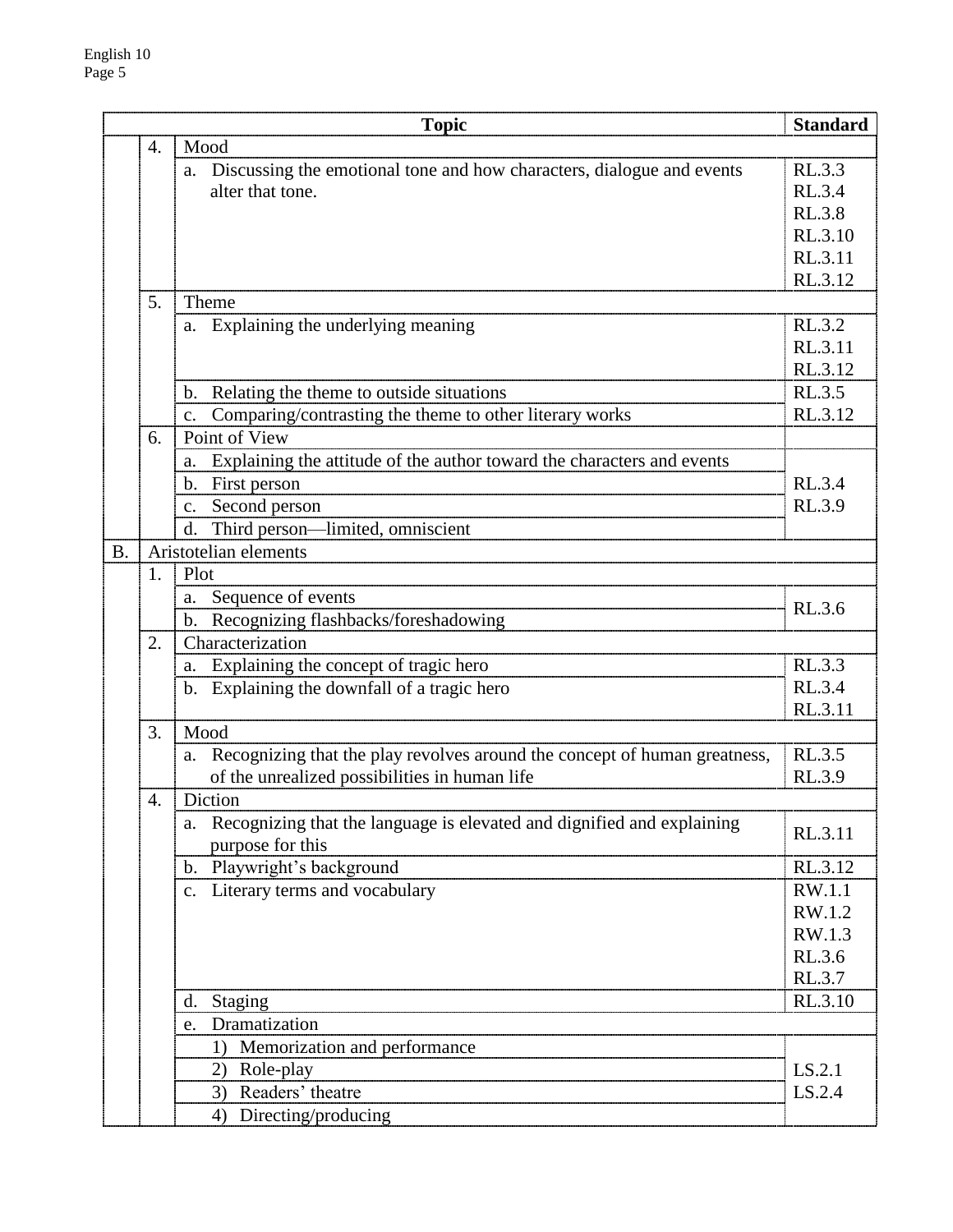| $\mathbf{C}$ . | Writing applications                                                  | WA.2.2 |
|----------------|-----------------------------------------------------------------------|--------|
|                |                                                                       | WA.2.4 |
| D.             | Integrated grammar, usage, mechanics and spelling related instruction | WC.1.1 |
|                |                                                                       | WC.1.2 |
|                |                                                                       | WC.1.3 |
|                |                                                                       | WC.1.4 |
|                |                                                                       | WC.1.5 |

# III. Speech 2 weeks

|           |                                 | <b>Topic</b>                                                   | <b>Standar</b><br>đ |  |
|-----------|---------------------------------|----------------------------------------------------------------|---------------------|--|
| A.        | <b>Oral Language Activities</b> |                                                                |                     |  |
|           | 1.                              | Small group and/or panel discussion                            |                     |  |
|           | 2.                              | Class discussion                                               |                     |  |
|           | 3.                              | Individual speaking                                            |                     |  |
|           | 4.                              | Oral reading                                                   |                     |  |
|           | 5.                              | Point of view                                                  |                     |  |
|           | 6.                              | Formal and impromptu speaking                                  |                     |  |
|           | 7.                              | Role of the audience                                           | LS.2.0              |  |
|           | 8.                              | Visual aids and props                                          |                     |  |
|           | 9.                              | Evaluating presentations                                       |                     |  |
|           | 10.                             | Incorporating multimedia, technology, and functional documents |                     |  |
| <b>B.</b> |                                 | <b>Active and Passive Listening</b>                            |                     |  |
|           | 1.                              | Focus on the speaker                                           |                     |  |
|           | 2.                              | Recognizing patterns of organization                           |                     |  |
|           | 3.                              | Audience awareness                                             |                     |  |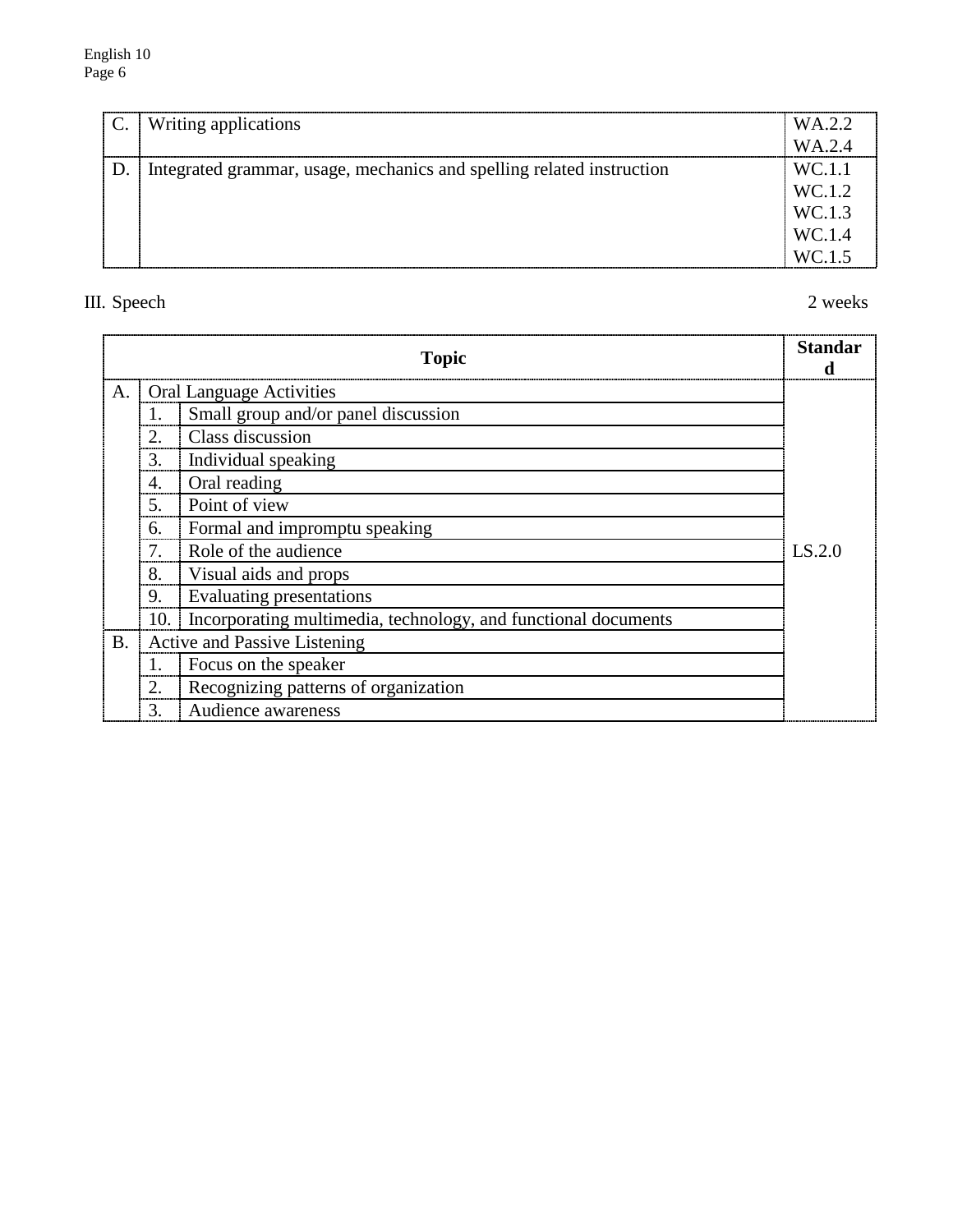# **SECOND SEMESTER**

## **ASSESSMENT BLUEPRINT:**

| <b>Semester</b> | <b>Standard</b> |                                                                 | # of Questions |
|-----------------|-----------------|-----------------------------------------------------------------|----------------|
|                 | RW.1.1          | Literal and figurative meanings                                 |                |
|                 | RW.1.2          | Denotative and connotative meanings                             | 3              |
|                 | RW.1.3          | Greek, Roman, and Norse mythology                               | $\overline{2}$ |
|                 | RC.2.1          | Structure/format of workplace documents                         |                |
|                 | RC.2.2          | Bibliography                                                    | $\overline{2}$ |
|                 | RC.2.3          | Relevant questions for research                                 |                |
|                 | RC.2.4          | Synthesize content                                              |                |
|                 | RC.2.7          | Critique functional documents                                   |                |
|                 | RL.3.1          | Relationship between expressed purposes and dramatic literature | 3              |
|                 | RL.3.3          | Analyze interactions—main and subordinate characters            | $\overline{2}$ |
|                 | RL.3.4          | Determine characters' traits                                    |                |
|                 | RL.3.5          | Compare works with universal theme; provide evidence            | $\overline{2}$ |
|                 | RL.3.7          | Figurative language, imagery, allegory, symbolism               | 4              |
|                 | RL.3.10         | Dialogue, scene designs, soliloquies, asides, foils             |                |
|                 | RL.3.11         | Evaluate aesthetic qualities of style                           |                |
|                 | RL.3.12         | Analyze how work is related to historical period                | $\overline{2}$ |
|                 | WC.1.1          | Clauses, phrases, punctuation                                   |                |
|                 | WC.1.2          | Sentence construction; English usage                            | $\overline{c}$ |
|                 | WS.1.1          | Coherent thesis                                                 |                |
|                 | WS.1.2          | Precise language, details, modifiers                            |                |
|                 | WS.1.3          | Research questions/methods; evidence                            | 3              |
|                 | WS.1.7          | Documentation (style manual)                                    |                |

# **FIRST OR SECOND SEMESTER GENRES TO BE DETERMINED AT SITE**

# I. Short Story 6 weeks

Choose a minimum of three:

| There Will Come Soft Rains, Bradbury   | Heart and Hands, O. Henry                         |
|----------------------------------------|---------------------------------------------------|
| The Open Window, Saki (H.H. Munro)     | The Cabuliwallah, Tagore                          |
| Leingingen Versus the Ants, Stephenson | A Visit to Grandmother, Kelley                    |
| Luck, Twain                            | Through the Tunnel, Lessing                       |
| A Problem, Chekov                      | Masque of the Red Death, Poe                      |
| The Monkey's Paw, Jacobs               | From a Walk to the Jetty from Annie John, Kinkaid |
| Arthur Becomes King of Britain, White  | By the Waters of Babylon, Benet                   |
| <i>Before the Law</i> , Kafka          | Contents of the Dead Man's Pocket, Finney         |
| <i>Two Friends</i> , de Maupassant     | The Apple Tree, Mansfield                         |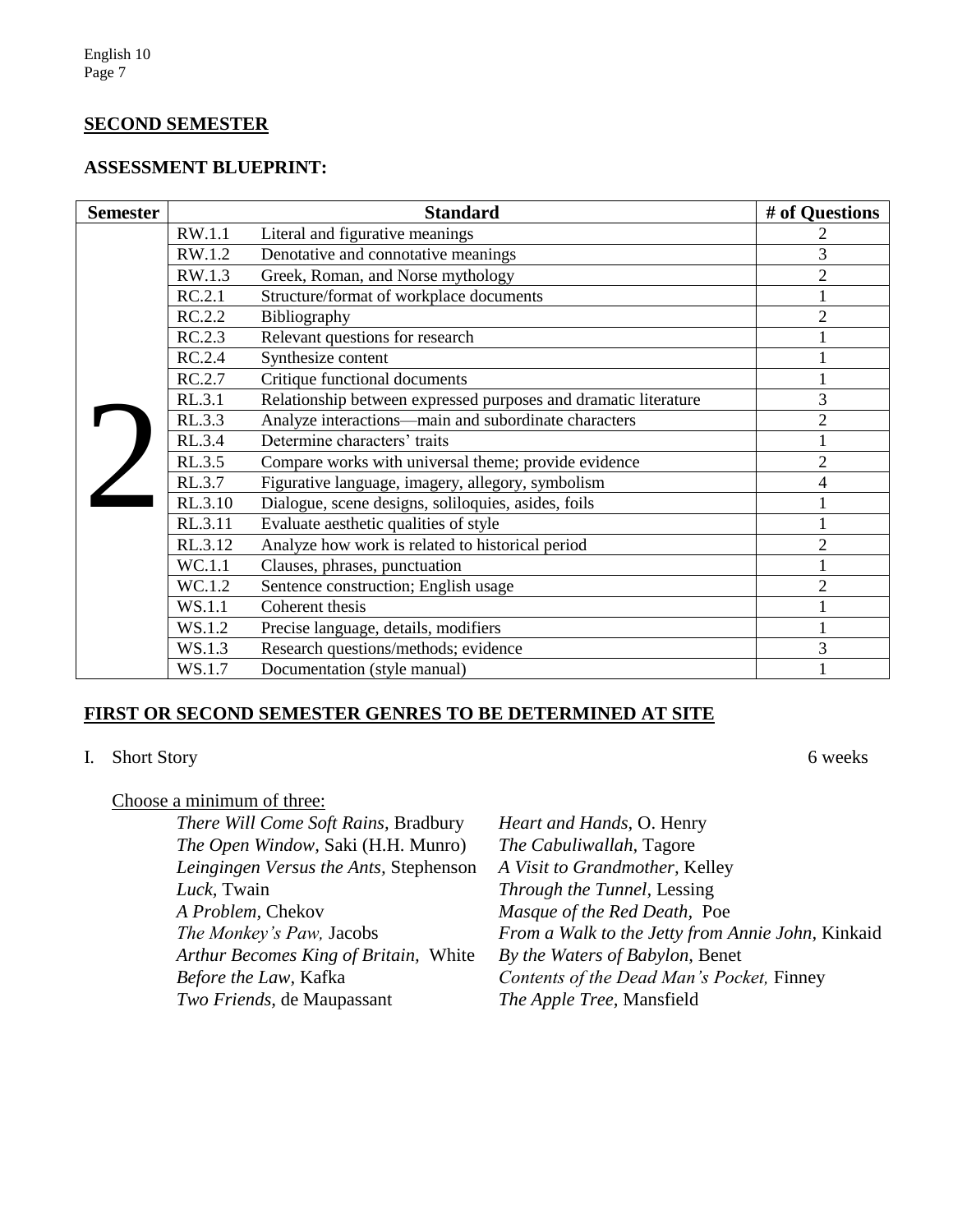| A.<br>Structural elements<br>1.<br>Plot<br>a. Summarizing the plot line<br>Identifying internal/external conflicts<br>$\mathbf{b}$ .<br>c. Recognizing exposition/introduction; rising action; climax, falling<br>action/denouement; resolution<br>Characterization<br>2.<br>a. Recognizing methods of development<br>b. Comparing/contrasting characters<br>3.<br>Setting<br>a. Analyzing and evaluating its effect on the characters and plot<br>Mood<br>$\overline{4}$ .<br>a. Discussing the emotional tone and any changes that occur<br>5.<br>Theme<br>a. Explaining the underlying meaning<br>b. Relating the theme to outside situations<br>Comparing/contrasting the theme to other literary works<br>$C_{\bullet}$<br>Point of View<br>6.<br>a. Identifying the point of view |                    |
|-----------------------------------------------------------------------------------------------------------------------------------------------------------------------------------------------------------------------------------------------------------------------------------------------------------------------------------------------------------------------------------------------------------------------------------------------------------------------------------------------------------------------------------------------------------------------------------------------------------------------------------------------------------------------------------------------------------------------------------------------------------------------------------------|--------------------|
|                                                                                                                                                                                                                                                                                                                                                                                                                                                                                                                                                                                                                                                                                                                                                                                         |                    |
|                                                                                                                                                                                                                                                                                                                                                                                                                                                                                                                                                                                                                                                                                                                                                                                         |                    |
|                                                                                                                                                                                                                                                                                                                                                                                                                                                                                                                                                                                                                                                                                                                                                                                         | RL.3.6             |
|                                                                                                                                                                                                                                                                                                                                                                                                                                                                                                                                                                                                                                                                                                                                                                                         | RL.3.3             |
|                                                                                                                                                                                                                                                                                                                                                                                                                                                                                                                                                                                                                                                                                                                                                                                         |                    |
|                                                                                                                                                                                                                                                                                                                                                                                                                                                                                                                                                                                                                                                                                                                                                                                         |                    |
|                                                                                                                                                                                                                                                                                                                                                                                                                                                                                                                                                                                                                                                                                                                                                                                         |                    |
|                                                                                                                                                                                                                                                                                                                                                                                                                                                                                                                                                                                                                                                                                                                                                                                         | RL.3.3             |
|                                                                                                                                                                                                                                                                                                                                                                                                                                                                                                                                                                                                                                                                                                                                                                                         | RL.3.4             |
|                                                                                                                                                                                                                                                                                                                                                                                                                                                                                                                                                                                                                                                                                                                                                                                         | RL.3.9             |
|                                                                                                                                                                                                                                                                                                                                                                                                                                                                                                                                                                                                                                                                                                                                                                                         | RL.3.10            |
|                                                                                                                                                                                                                                                                                                                                                                                                                                                                                                                                                                                                                                                                                                                                                                                         |                    |
|                                                                                                                                                                                                                                                                                                                                                                                                                                                                                                                                                                                                                                                                                                                                                                                         | RL.3.10            |
|                                                                                                                                                                                                                                                                                                                                                                                                                                                                                                                                                                                                                                                                                                                                                                                         | RL.3.12            |
|                                                                                                                                                                                                                                                                                                                                                                                                                                                                                                                                                                                                                                                                                                                                                                                         |                    |
|                                                                                                                                                                                                                                                                                                                                                                                                                                                                                                                                                                                                                                                                                                                                                                                         | RL.3.8             |
|                                                                                                                                                                                                                                                                                                                                                                                                                                                                                                                                                                                                                                                                                                                                                                                         | RL.3.11            |
|                                                                                                                                                                                                                                                                                                                                                                                                                                                                                                                                                                                                                                                                                                                                                                                         |                    |
|                                                                                                                                                                                                                                                                                                                                                                                                                                                                                                                                                                                                                                                                                                                                                                                         | RL.3.11            |
|                                                                                                                                                                                                                                                                                                                                                                                                                                                                                                                                                                                                                                                                                                                                                                                         | RL.3.12            |
|                                                                                                                                                                                                                                                                                                                                                                                                                                                                                                                                                                                                                                                                                                                                                                                         | RL.3.5             |
|                                                                                                                                                                                                                                                                                                                                                                                                                                                                                                                                                                                                                                                                                                                                                                                         |                    |
|                                                                                                                                                                                                                                                                                                                                                                                                                                                                                                                                                                                                                                                                                                                                                                                         | RL.3.4             |
| b. Evaluating its effect on the novel                                                                                                                                                                                                                                                                                                                                                                                                                                                                                                                                                                                                                                                                                                                                                   | <b>RL.3.8</b>      |
|                                                                                                                                                                                                                                                                                                                                                                                                                                                                                                                                                                                                                                                                                                                                                                                         | RL.3.9             |
| 7.<br><b>Stylistic Devices</b>                                                                                                                                                                                                                                                                                                                                                                                                                                                                                                                                                                                                                                                                                                                                                          |                    |
| Structure<br>a.                                                                                                                                                                                                                                                                                                                                                                                                                                                                                                                                                                                                                                                                                                                                                                         | RL.3.6             |
| Literary devices (imagery, allegory, symbolism)<br>$\mathbf{b}$ .                                                                                                                                                                                                                                                                                                                                                                                                                                                                                                                                                                                                                                                                                                                       | RL.3.7             |
| c. Historical/social context                                                                                                                                                                                                                                                                                                                                                                                                                                                                                                                                                                                                                                                                                                                                                            | RL.3.5             |
|                                                                                                                                                                                                                                                                                                                                                                                                                                                                                                                                                                                                                                                                                                                                                                                         | RL.3.12<br>RL.3.12 |
| Author background<br>d.                                                                                                                                                                                                                                                                                                                                                                                                                                                                                                                                                                                                                                                                                                                                                                 |                    |
| Literary terms and vocabulary<br>e.<br>Sound devices, e.g., repetition, assonance, consonance<br>$\left  \cdot \right $                                                                                                                                                                                                                                                                                                                                                                                                                                                                                                                                                                                                                                                                 |                    |
|                                                                                                                                                                                                                                                                                                                                                                                                                                                                                                                                                                                                                                                                                                                                                                                         |                    |
| 2) Rhetorical devices, e.g., paradox, hyperbole, parallelism                                                                                                                                                                                                                                                                                                                                                                                                                                                                                                                                                                                                                                                                                                                            | RL.3.7             |
| 3) Literary devices, e.g., allusion, symbols, extended metaphor<br><b>B.</b>                                                                                                                                                                                                                                                                                                                                                                                                                                                                                                                                                                                                                                                                                                            | WA.2.1             |
| Writing applications                                                                                                                                                                                                                                                                                                                                                                                                                                                                                                                                                                                                                                                                                                                                                                    | WA.2.2             |
|                                                                                                                                                                                                                                                                                                                                                                                                                                                                                                                                                                                                                                                                                                                                                                                         | WA.2.3             |
|                                                                                                                                                                                                                                                                                                                                                                                                                                                                                                                                                                                                                                                                                                                                                                                         | WA.2.4             |
| Integrated grammar, usage, mechanics, and spelling related instruction.<br>$\mathbf{C}$ .                                                                                                                                                                                                                                                                                                                                                                                                                                                                                                                                                                                                                                                                                               | WC.1.1             |
|                                                                                                                                                                                                                                                                                                                                                                                                                                                                                                                                                                                                                                                                                                                                                                                         | WC.1.2             |
|                                                                                                                                                                                                                                                                                                                                                                                                                                                                                                                                                                                                                                                                                                                                                                                         | WC.1.3             |
|                                                                                                                                                                                                                                                                                                                                                                                                                                                                                                                                                                                                                                                                                                                                                                                         | WC.1.4             |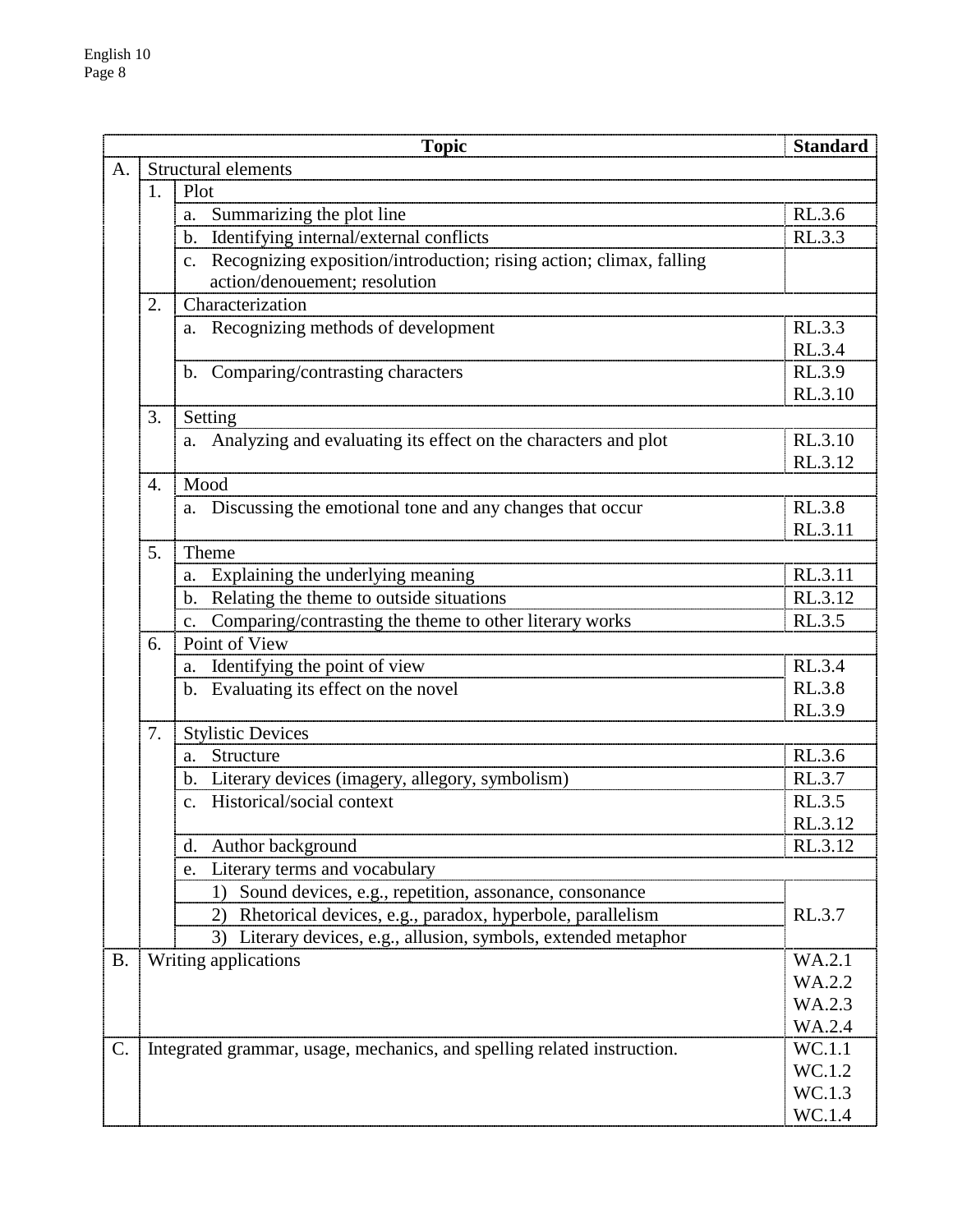| H. | Nontiction                                |                                      | 3 weeks |
|----|-------------------------------------------|--------------------------------------|---------|
|    | Choose a minimum of two:                  |                                      |         |
|    | <i>Star Wars: An Epic for Today, Nash</i> | from <i>Angela's Ashes</i> , McCourt |         |

*Star Wars: Breakthrough Film Sill Has the Force,* Ebert from *View from the Summit,* Hillary *Star Wars: A Trip to a Far Galaxy That's Fun,* Canby *Into Thin Air,* Krakauer from *The Way to Rainy Mountain,* Momaday from *My Left Foot,* Brown *A Child's Christmas in Wales,* Thomas *The Marginal World,* Carson *Marian Anderson: Famous Concert Singer,* Hughes *The History of the Guitar,* Hill *65-MPH Speed Limit is Saving Lives,* Lave from *The Analects,* Confucius from *In Commemoration: One Million Volumes,* Anaya *Keeping Memory Alive,* Wiesel *Flood,* Dillard from *Nobel Lecture,* Solzhenitsyn

*Speech During the Invasion of Constantinople,* Empress Theodora

Workplace Documents: Business Letter and Memorandum, Instructions and Warranty

|             |                                                          |                                              | <b>Topic</b>                                                                 | <b>Standard</b>  |  |
|-------------|----------------------------------------------------------|----------------------------------------------|------------------------------------------------------------------------------|------------------|--|
| A.          | <b>Informational Materials</b>                           |                                              |                                                                              |                  |  |
|             | 1.                                                       | Workplace documents                          |                                                                              |                  |  |
|             |                                                          |                                              |                                                                              |                  |  |
|             |                                                          | $\mathbf{b}$ .                               | Headers                                                                      | RC.2.1           |  |
|             |                                                          | $\mathbf{c}$ .                               | Author's purpose                                                             |                  |  |
|             | 2.                                                       |                                              | Reference materials                                                          |                  |  |
|             |                                                          | a.                                           | Bibliography/works cited                                                     | RC.2.2           |  |
|             |                                                          | $b$ .                                        | Consumer, workplace, and public documents                                    |                  |  |
| B.          |                                                          |                                              | <b>Comprehension and Analysis</b>                                            |                  |  |
|             | 1.                                                       |                                              | Generate relevant questions                                                  | RC.2.3           |  |
|             | 2.                                                       |                                              | Synthesize several sources by one author                                     | RC.2.4           |  |
|             | 3.                                                       |                                              | Paraphrase and connect to other sources                                      |                  |  |
|             | 4.                                                       |                                              | Follow technical directions                                                  | RC.2.6           |  |
| $C_{\cdot}$ |                                                          |                                              | <b>Expository Critique</b>                                                   |                  |  |
|             | 1.                                                       |                                              | Critique the logic of functional documents                                   |                  |  |
|             | Examine the sequence of information and procedures<br>2. |                                              |                                                                              | RC.2.7           |  |
|             | 3.                                                       | Anticipate possible reader misunderstandings |                                                                              |                  |  |
|             | 4.                                                       |                                              | Evaluate credibility of author's argument                                    |                  |  |
|             |                                                          | a.                                           | Generalizations and evidence                                                 |                  |  |
|             |                                                          | b.                                           | How author's intent affects the structure and tone in professional journals, | <b>RC.2.8</b>    |  |
|             |                                                          |                                              | editorials, political speeches, and primary source materials                 |                  |  |
| D.          |                                                          |                                              | <b>Writing Applications</b>                                                  | WA.2.1           |  |
|             |                                                          |                                              |                                                                              | WA.2.2           |  |
|             |                                                          |                                              |                                                                              | WA.2.4           |  |
|             |                                                          |                                              |                                                                              | WA.2.5           |  |
| E.          |                                                          |                                              | Integrated grammar, usage, mechanics, and spelling related instruction       | WC.1.1           |  |
|             |                                                          |                                              |                                                                              | WC.1.2           |  |
|             |                                                          |                                              |                                                                              | WC.1.3<br>WC.1.4 |  |
|             |                                                          |                                              |                                                                              |                  |  |
|             |                                                          |                                              |                                                                              | WC.1.5           |  |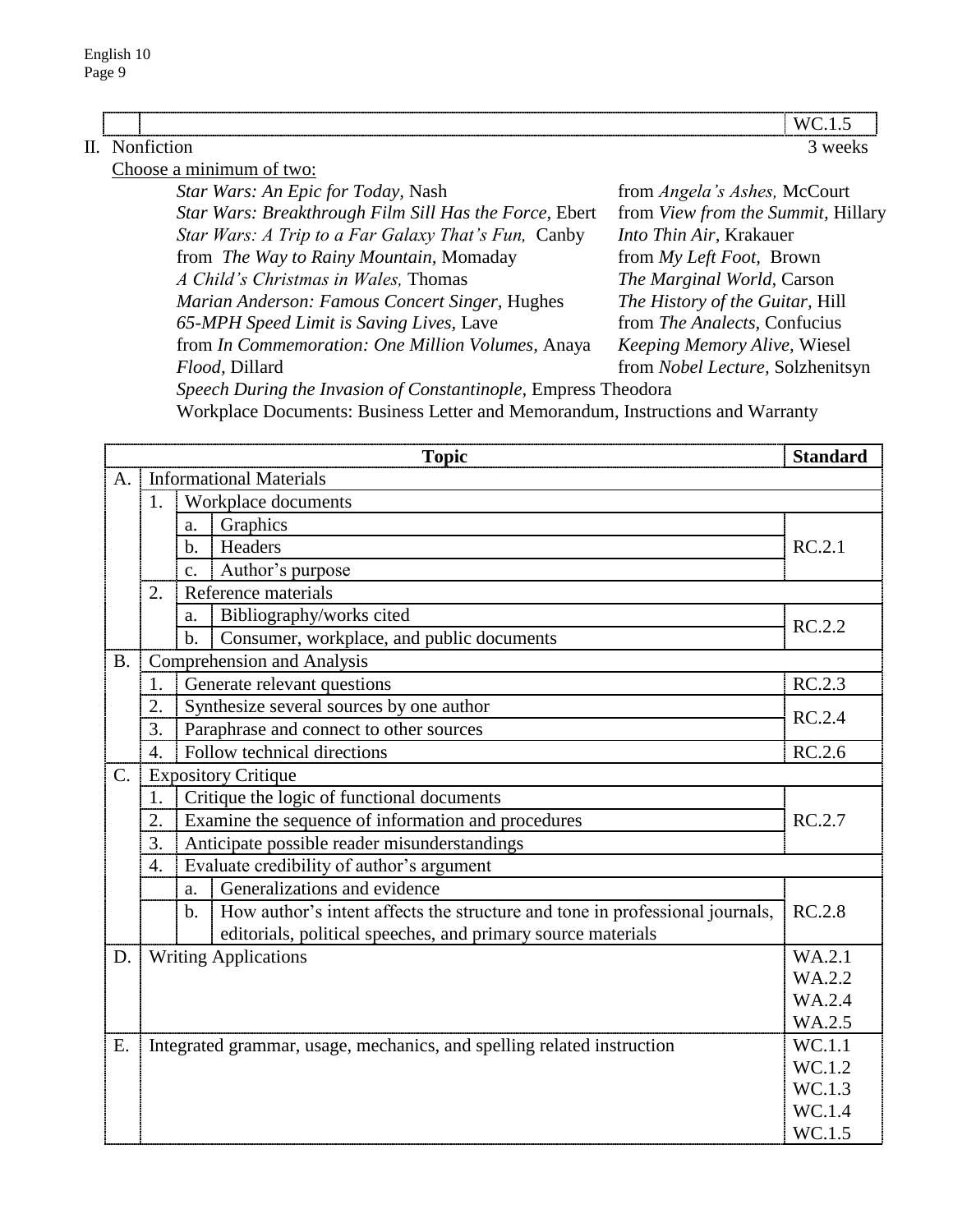|   | ----------------- |  |
|---|-------------------|--|
| . |                   |  |

# Choose a minimum of five poets:

| <b>Bishop</b>   | Dickenson | Millay     | Pushkin     | Ting     |
|-----------------|-----------|------------|-------------|----------|
| <b>Bronte</b>   | Frost     | Miller     | Roethke     | Tommer   |
| <b>Brooks</b>   | Hughes    | Mistral    | Sandburg    | Vinh     |
| <b>Browning</b> | Keats     | Mora       | Shakespeare | Williams |
| Cassian         | Lorca     | <b>Nye</b> | Tennyson    | Yeats    |
| Dao             | Merriam   |            |             |          |

|             |                        | <b>Topic</b>                                                                  | <b>Standard</b> |
|-------------|------------------------|-------------------------------------------------------------------------------|-----------------|
| $A_{\cdot}$ |                        | Definition of Poetry                                                          |                 |
|             | 1.                     | What is a poem                                                                | RW.1.1          |
|             |                        |                                                                               | RL.3.2          |
|             |                        |                                                                               | RL.3.7          |
|             | 2.                     | Recognizing types of poems: narrative, lyrical, dramatic, ballad, tanka       | RL.3.2          |
| <b>B.</b>   |                        | Reading/Understanding Poetry (denotation and connotation)                     |                 |
|             | 1.                     | Discussing the literal level                                                  | RW.1.2          |
|             | 2.                     | Analyzing and discussing the different interpretive levels                    | RL.3.5          |
| $C$ .       |                        | <b>Figurative Language</b>                                                    |                 |
|             | 1.                     | Analyzing and discussing use of imagery, metaphors, similes, personification, | RL.3.7          |
|             |                        | allusions, symbols, and irony                                                 | <b>RL.3.8</b>   |
|             |                        |                                                                               | RL.3.11         |
| D.          |                        | Poetic Terms, Sound, Devices, Vocabulary                                      | RW.1.1          |
|             |                        |                                                                               | RW.1.2          |
|             |                        |                                                                               | RL.3.7          |
|             |                        |                                                                               | RL.3.8          |
|             |                        |                                                                               | RL.3.11         |
| E.          |                        | Poet's Background                                                             | RL.3.12         |
| F.          |                        | <b>Writing Applications</b>                                                   | WA.2.2          |
| G.          |                        | Integrated grammar, usage, mechanics, and spelling related instruction        | WC.1.1          |
|             |                        |                                                                               | WC.1.2          |
|             |                        |                                                                               | WC.1.3          |
|             |                        |                                                                               | WC.1.4          |
|             |                        |                                                                               | WC.1.5          |
|             |                        |                                                                               | WS.1.2          |
| H.          |                        | <b>Oral Poetry</b>                                                            |                 |
|             | 1.                     | <b>Choral Reading</b>                                                         |                 |
|             | 2.                     | Recitation/Memorization                                                       | LS.2.0          |
|             | Readers' Theatre<br>3. |                                                                               |                 |
|             | 4.                     | Dramatization                                                                 |                 |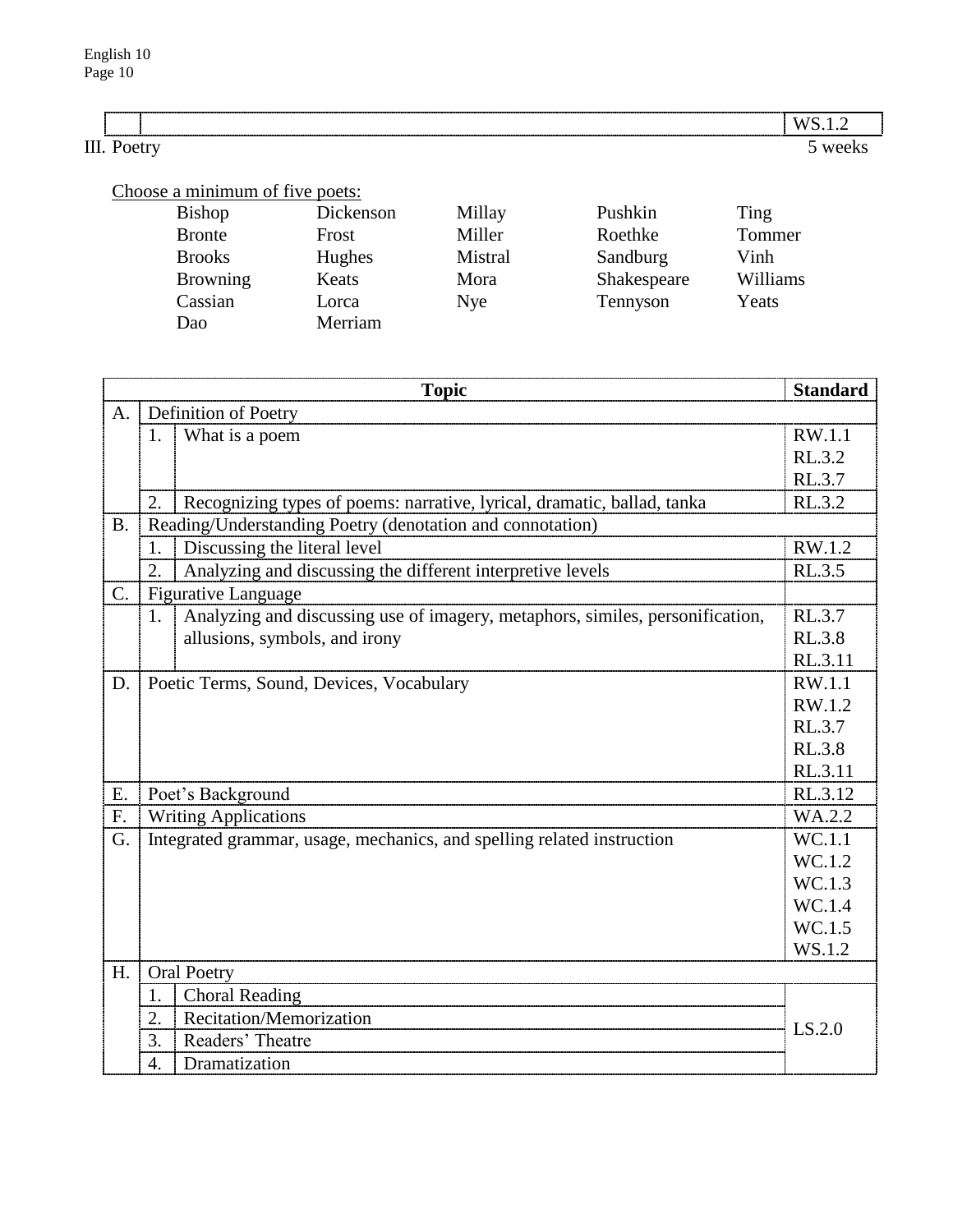# IV. Research-Based Paper 3 weeks

|           | <b>Standard</b><br><b>Topic</b>                                        |                                                                              |                  |
|-----------|------------------------------------------------------------------------|------------------------------------------------------------------------------|------------------|
| A.        | <b>Writing Process</b>                                                 |                                                                              | WA.2.3           |
|           |                                                                        |                                                                              |                  |
|           | 1.                                                                     | Writing clear, cogent, concise products                                      | WS.1.1           |
|           | 2.                                                                     | Engaging in prewriting, precomposition, writing, peer editing, revising, and | WS.1.2           |
|           |                                                                        | evaluating                                                                   | WS.1.3           |
|           |                                                                        |                                                                              | WS.1.4           |
|           |                                                                        |                                                                              | WS.1.5           |
|           |                                                                        |                                                                              | WS.1.6           |
|           |                                                                        |                                                                              | WS.1.7           |
|           |                                                                        |                                                                              | WS.1.8           |
|           |                                                                        |                                                                              | WS.1.9           |
| <b>B.</b> |                                                                        | Format (MLA)                                                                 | WS.1.7           |
|           | 1.                                                                     | Introduction with a thesis                                                   | WS.1.1           |
|           | 2.                                                                     | Body paragraphs which exhibit one or more methods of development and         | WS.1.1           |
|           |                                                                        | include topic sentences and support                                          | WS.1.2           |
|           | 3.                                                                     | Closing which summarizes or reemphasizes the central point of the paper      | WS.1.1           |
|           |                                                                        |                                                                              | WS.1.2           |
|           |                                                                        |                                                                              | WS.1.9<br>WC.1.1 |
| C.        | Integrated grammar, usage, mechanics, and spelling related instruction |                                                                              |                  |
|           |                                                                        |                                                                              | WC.1.2           |
|           |                                                                        |                                                                              | WC.1.3           |
|           |                                                                        |                                                                              | WC.1.4           |
|           |                                                                        |                                                                              | WC.1.5           |
|           |                                                                        |                                                                              |                  |

# **DATE OF LAST CONTENT REVISION:** August 2000

# **DATE OF CURRENT CONTENT REVISION:** March 2011

**DATE OF BOARD APPROVAL:** June 22, 2006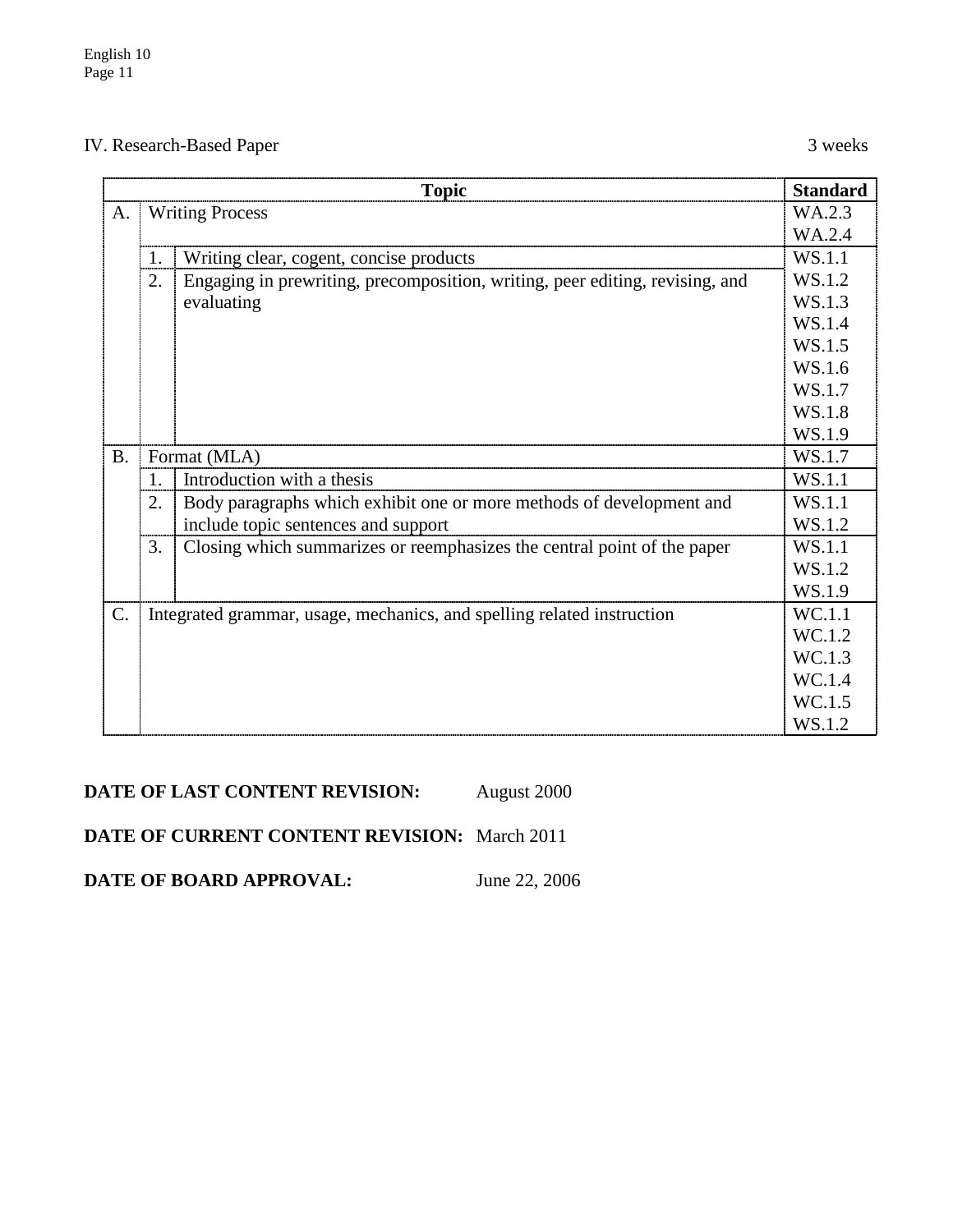English 10 Page 12

# **CALIFORNIA STANDARDS TESTS GRADE 10 ENGLISH-LANGUAGE ARTS**

|                  | <b>CALIFORNIA CONTENT STANDARDS: READING</b>                                                                                                                                                                                                                                                                                                                                                                                                                                                                                                                                                                                                                                              | # of<br><b>Items</b> | $\frac{0}{0}$ |
|------------------|-------------------------------------------------------------------------------------------------------------------------------------------------------------------------------------------------------------------------------------------------------------------------------------------------------------------------------------------------------------------------------------------------------------------------------------------------------------------------------------------------------------------------------------------------------------------------------------------------------------------------------------------------------------------------------------------|----------------------|---------------|
|                  | 1.0 WORD ANALYSIS, FLUENCY, AND SYSTEMATIC VOCABULARY<br>DEVELOPMENT: Students apply their knowledge of word origins to<br>determine the meaning of new words encountered in reading<br>materials and use those words accurately.                                                                                                                                                                                                                                                                                                                                                                                                                                                         | 8                    | 11%           |
| 1.1              | Vocabulary and Concept Development: identify and use the literal and<br>figurative meanings of words and understand word derivations                                                                                                                                                                                                                                                                                                                                                                                                                                                                                                                                                      | 5                    |               |
|                  | 1.2 Vocabulary and Concept Development: distinguish between the<br>denotative and connotative meanings of words and interpret the<br>connotative power of words                                                                                                                                                                                                                                                                                                                                                                                                                                                                                                                           | $\mathbf{2}$         |               |
| 1.3              | Vocabulary and Concept Development: identify Greek, Roman, and<br>Norse mythology and use the knowledge to understand the origin and<br>meaning of new words (e.g., the word "narcissistic" drawn from the myth of<br>Narcissus and Echo)                                                                                                                                                                                                                                                                                                                                                                                                                                                 | 1                    |               |
|                  | 2.0 READING COMPREHENSION (FOCUS ON INFORMATIONAL<br>MATERIALS): Students read and understand grade-level-appropriate<br>material. They analyze the organizational patterns, arguments, and<br>positions advanced. The selections in Recommended Readings in<br>Literature, Grades Nine Through Twelve (1990) illustrate the quality<br>and complexity of the materials to be read by students. In addition, by<br>grade twelve, students read two million words annually on their own,<br>including a wide variety of classic and contemporary literature,<br>magazines, newspapers, online information. In grades nine and ten,<br>students make substantial progress toward this goal. | 18                   | 24%           |
| 2.1              | Structural Features of Informational Materials: analyze the structure<br>and format of functional workplace documents, including the graphics and<br>headers and explain how authors use the features to achieve their<br>purposes                                                                                                                                                                                                                                                                                                                                                                                                                                                        | $\overline{2}$       |               |
| 2.2 <sub>2</sub> | Structural Features of Informational Materials: prepare a bibliography<br>of reference materials for a report using a variety of consumer, workplace,<br>and public documents                                                                                                                                                                                                                                                                                                                                                                                                                                                                                                             | $\boldsymbol{2}$     |               |
| 2.3              | <b>Comprehension and Analysis of Grade-Level-Appropriate Text:</b><br>generate relevant questions about readings on issues that can be<br>researched                                                                                                                                                                                                                                                                                                                                                                                                                                                                                                                                      | $\mathbf{2}$         |               |
| 2.4              | <b>Comprehension and Analysis of Grade-Level-Appropriate Text:</b><br>synthesize the content from several sources or works by a single author<br>dealing with a single issue; paraphrase the ideas and connect them to<br>other sources and related topics to demonstrate comprehension                                                                                                                                                                                                                                                                                                                                                                                                   | $\mathbf{2}$         |               |
| 2.5              | <b>Comprehension and Analysis of Grade-Level-Appropriate Text:</b><br>extend ideas presented in primary or secondary sources through original<br>analysis, evaluation, and elaboration                                                                                                                                                                                                                                                                                                                                                                                                                                                                                                    | $NA^*$               |               |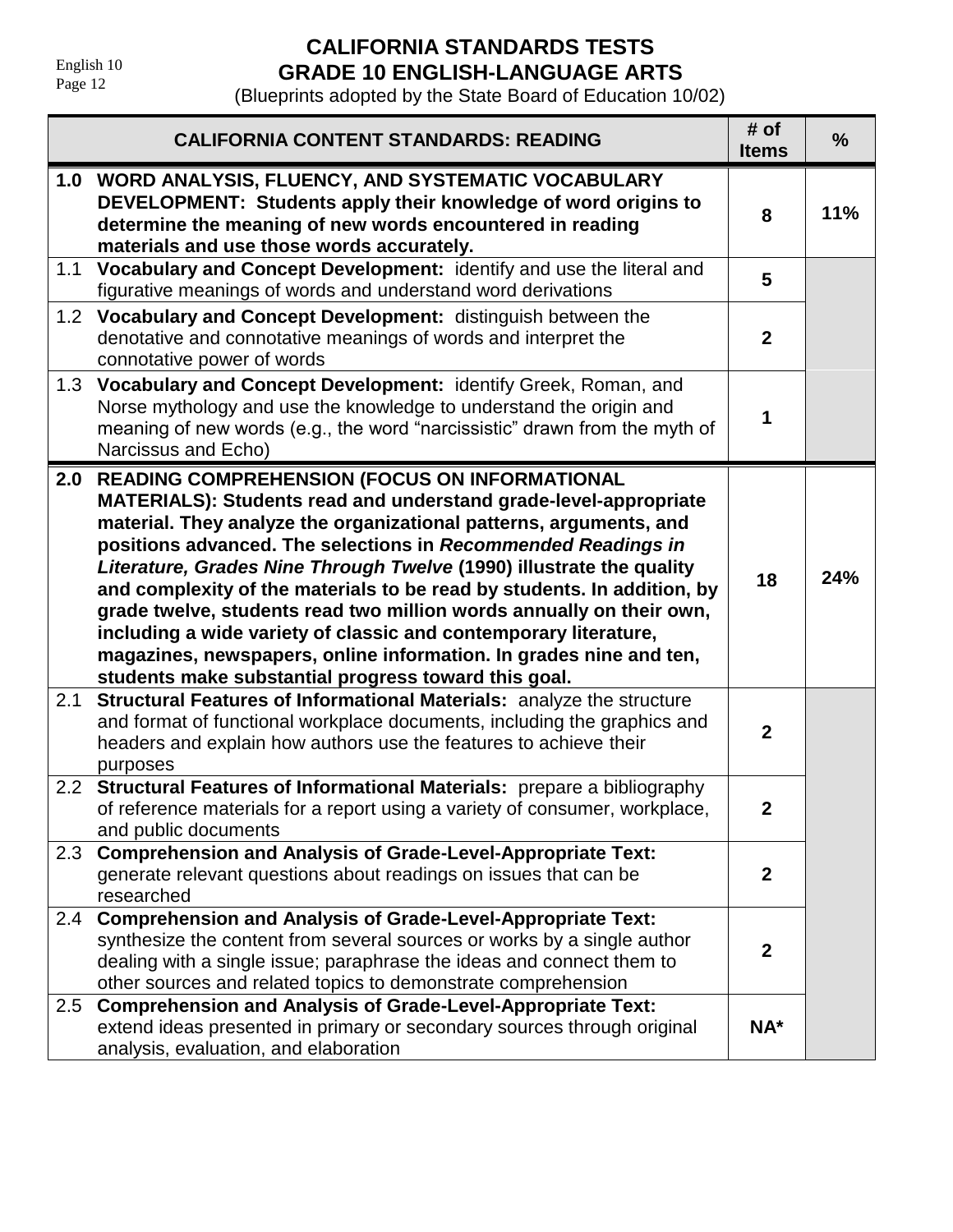# **CALIFORNIA STANDARDS TESTS GRADE 10 ENGLISH-LANGUAGE ARTS**

|     | <b>CALIFORNIA CONTENT STANDARDS: READING</b>                                                                                                                                                                                                                                                                                                                                                                                       | # of<br><b>Items</b> | $\frac{9}{6}$ |
|-----|------------------------------------------------------------------------------------------------------------------------------------------------------------------------------------------------------------------------------------------------------------------------------------------------------------------------------------------------------------------------------------------------------------------------------------|----------------------|---------------|
| 2.6 | <b>Comprehension and Analysis of Grade-Level-Appropriate Text:</b><br>demonstrate use of sophisticated learning tools by following technical<br>directions (e.g., those found with graphic calculators and specialized<br>software programs and access guides World Wide Web sites on the<br>Internet)                                                                                                                             | $\mathbf{2}$         |               |
| 2.7 | <b>Expository Critique:</b> critique the logic of functional documents by<br>examining the sequence of information and procedures in anticipation of<br>possible reader misunderstandings                                                                                                                                                                                                                                          | 4                    |               |
| 2.8 | <b>Expository Critique:</b> evaluate the credibility of an author's argument or<br>defense of a claim by critiquing the relationship between generalizations<br>and evidence, the comprehensiveness of evidence, and the way in which<br>the author's intent affects the structure and tone of the text (e.g., in<br>professional journals, editorials, political speeches, primary source<br>material)                            | 4                    |               |
| 3.0 | LITERARY RESPONSE AND ANALYSIS: Students read and respond to<br>historically or culturally significant works of literature that reflect and<br>enhance their studies of history and social science. They conduct in-<br>depth analyses of recurrent patterns and themes. The selections in<br>Recommended Literature, Grades Nine Through Twelve illustrate the<br>quality and complexity of the materials to be read by students. | 16                   | 21%           |
| 3.1 | Structural Features of Literature: articulate the relationship between the<br>expressed purposes and the characteristics of different forms of dramatic<br>literature (e.g., comedy, tragedy, drama, dramatic monologue)                                                                                                                                                                                                           | 1                    |               |
| 3.2 | Structural Features of Literature: compare and contrast the<br>presentation of a similar theme or topic across genres to explain how the<br>selection of genre shapes the theme or topic                                                                                                                                                                                                                                           | $\mathbf{2}$         |               |
| 3.3 | Narrative Analysis of Grade-Level-Appropriate Text: analyze<br>interactions between main and subordinate characters in a literary text<br>(e.g., internal and external conflicts, motivations, relationships, influences)<br>and explain the way those interactions affect the plot                                                                                                                                                | $\mathbf{2}$         |               |
| 3.4 | Narrative Analysis of Grade-Level-Appropriate Text: determine<br>characters' traits by what the characters say about themselves in narration,<br>dialogue, dramatic monologue, and soliloquy                                                                                                                                                                                                                                       | 1                    |               |
| 3.5 | Narrative Analysis of Grade-Level-Appropriate Text: compare works<br>that express a universal theme, and provide evidence to support the ideas<br>expressed in each work                                                                                                                                                                                                                                                           | $\mathbf{2}$         |               |
| 3.6 | Narrative Analysis of Grade-Level-Appropriate Text: analyze and trace<br>an author's development of time and sequence, including the use of<br>complex literary devices (e.g., foreshadowing, flashbacks)                                                                                                                                                                                                                          | 1                    |               |
| 3.7 | Narrative Analysis of Grade-Level-Appropriate Text: recognize and<br>understand the significance of various literary devices, including figurative<br>language, imagery, allegory, and symbolism, and explain their appeal                                                                                                                                                                                                         | $\mathbf{2}$         |               |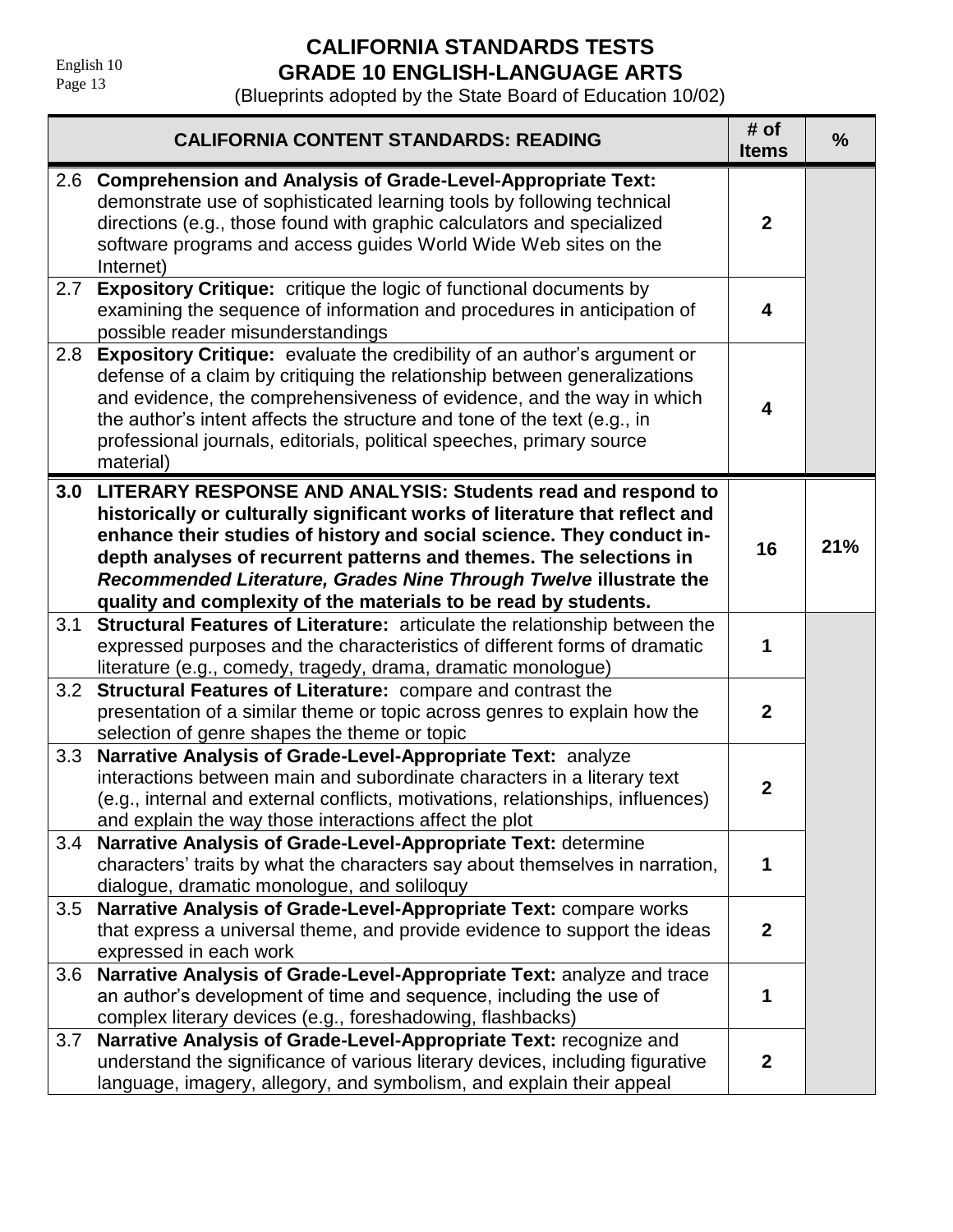English 10 Page 14

# **CALIFORNIA STANDARDS TESTS GRADE 10 ENGLISH-LANGUAGE ARTS**

| <b>CALIFORNIA CONTENT STANDARDS: READING</b>                                                                                                                                                                                                        | # of<br><b>Items</b> | $\frac{0}{0}$ |
|-----------------------------------------------------------------------------------------------------------------------------------------------------------------------------------------------------------------------------------------------------|----------------------|---------------|
| Narrative Analysis of Grade-Level-Appropriate Text: interpret and<br>3.8<br>evaluate the impact of ambiguities, subtleties, contradictions, ironies, and<br>incongruities in a text                                                                 | 1                    |               |
| Narrative Analysis of Grade-Level-Appropriate Text: explain how voice,<br>3.9<br>persona, and the choice of a narrator affect characterization and the tone,<br>plot, and credibility of a text                                                     | 1                    |               |
| 3.10 Narrative Analysis of Grade-Level-Appropriate Text: identify and<br>describe the function of dialogue, scene designs, soliloquies, asides, and<br>character foils in dramatic literature                                                       | 1                    |               |
| 3.11 Literary Criticism: evaluate the aesthetic qualities of style, including the<br>impact of diction and figurative language on tone, mood, and theme, using<br>the terminology of literary criticism (Aesthetic Approach)                        | 1                    |               |
| 3.12 Literary Criticism: analyze the way in which a work of literature is<br>related to the themes and issues of its historical period (Historical<br>Approach)                                                                                     | 1                    |               |
| <b>WRITTEN AND ORAL ENGLISH LANGUAGE CONVENTIONS:</b><br>1.0<br>Students write and speak with a command of standard English<br>conventions.                                                                                                         | 13                   | 17%           |
| Grammar and Mechanics of Writing: identify and correctly use clauses<br>1.1<br>(e.g., main and subordinate), phrases (e.g., gerund, infinitive, and<br>participial), and mechanics of punctuation (e.g., semi-colons, colons,<br>ellipses, hyphens) | 3                    |               |
| Grammar and Mechanics of Writing: understand sentence construction<br>1.2 <sub>2</sub><br>(e.g., parallel structure, subordination, proper placement of modifiers) and<br>proper English usage (e.g., consistency of verb tenses)                   | 3                    |               |
| Grammar and Mechanics of Writing: demonstrate an understanding of<br>1.3<br>proper English usage and control of grammar, paragraph and sentence<br>structure, diction, and syntax                                                                   | 3                    |               |
| <b>Manuscript Form:</b> produce legible work that shows accurate spelling and<br>1.4<br>correct use of the conventions of punctuation and capitalization                                                                                            | 3                    |               |
| Manuscript Form: reflect appropriate manuscript requirements, including<br>1.5                                                                                                                                                                      | 1                    |               |
| title page presentation<br>1)                                                                                                                                                                                                                       | $1/3**$              |               |
| 2)<br>pagination                                                                                                                                                                                                                                    | $1/3**$              |               |
| 3)<br>spacing and margins                                                                                                                                                                                                                           | $1/3**$              |               |
| integration of source and support material (e.g., in-text citation, use of<br>4)<br>direct quotations, paraphrasing) with appropriate citations                                                                                                     | NA*                  |               |